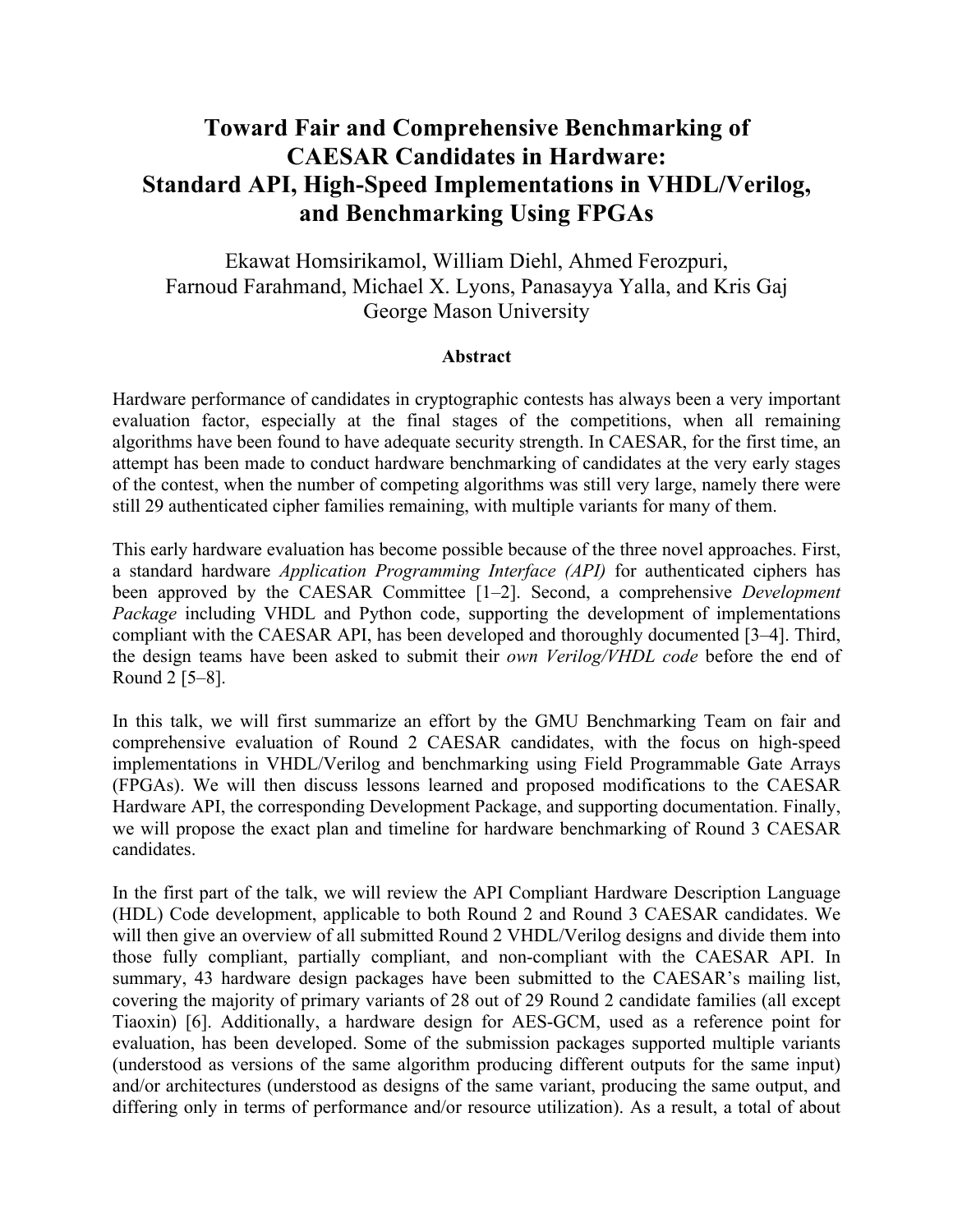75 variant-architecture pairs have been implemented and benchmarked [7]. Six submission packages have been found to be non-compliant with the CAESAR API, one partially compliant, and two compliant but highly inefficient. Out of the remaining 35 submission packages, 20 were developed by the GMU Team, and four each by the groups from Nanyang Technological University (Singapore) and Laboratoire Hubert Curien (Saint Etienne, France). The remaining groups submitted either a single design package or a package covering two related algorithms (such as Deoxys/Joltik and CLOC/SILC) [8].

The majority of the implementations followed the basic iterative architecture and were optimized for the maximum throughput to area ratio and maximum throughput. Only two of the submitted implementations were truly lightweight, and optimized primarily for area. Eight representative FPGA devices, used in several major FPGA development boards, were selected as platforms for hardware benchmarking. For seven of these devices, ATHENa [9, 10] was used for the target frequency and option optimization. For a device representing Xilinx Virtex 7 family, 25 Vivado optimization strategies were used instead [11]. No embedded memories and no embedded DSP units were allowed inside of the AEAD core [1, 4, 12, 13], in order to allow for the straightforward calculation of the Throughput to Area ratio and to assure the good correlation of the obtained rankings with any future ASIC implementation rankings. To the best of our knowledge, the entire submitted VHDL and Verilog code was generic and could be easily used as a basis for future ASIC benchmarking.

Only the best variant, architecture, and implementation of each algorithm, satisfying the selected security level, has been used for comparison. Each result was divided by the corresponding result for AES-GCM, leading to the relative values of throughput, area, and throughput to area ratio, representing an improvement factor over the current NIST standard [14].

Our presentation covers results for several representative FPGA devices. It includes twodimensional graphs showing the position of each algorithm in the Throughput-Area space. Additionally, simpler bar graphs are used to clearly illustrate relative rankings of all candidates according to each individual performance metric. A demonstration of the ATHENa database of results, and its major features will be performed as well [12, 13].

An on-line presentation, summarizing Benchmarking of Round 2 CAESAR Candidates in Hardware, is already available on the GMU ATHENa web page [15].

In this DIAC talk, we will go beyond the Round 2 benchmarking effort, and discuss lessons learned and our proposed plan for the hardware evaluation of Round 3 candidates. In particular, we will cover several proposed extensions to the CAESAR Hardware API, the corresponding Development Package, and the Implementer's Guide. We will also outline priorities, such as the development of lightweight implementations (at least for lightweight candidates), investigating throughput vs. area trade-offs through multiple hardware architectures per candidate, conducting power and energy measurements, performing ASIC benchmarking, and verifying the suitability of the CAESAR API for real-world applications through the development of a realistic experimental setup.